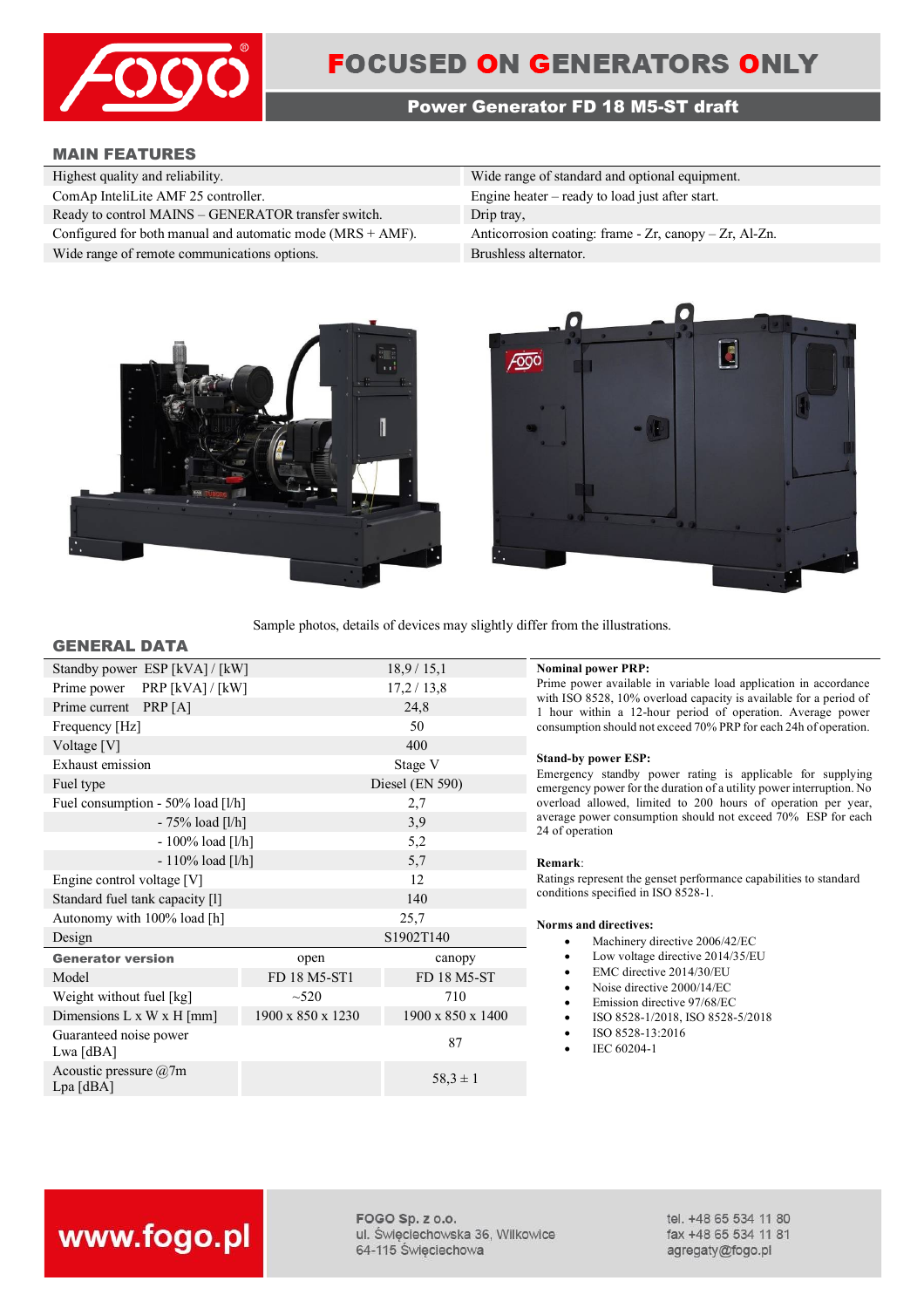

# **Power Generator FD 18 M5-ST draft**

# **STANDARD CONTROLLER**

| Controller type: ComAp InteliLite AMF 25                     |
|--------------------------------------------------------------|
| Easy to operate, intuitive graphical interface               |
| Real time clock with battery supply                          |
| Stan-by and Prime power applications, AMF function available |
| Flexible event based history with up to 350 events           |
| 3 Phase generator current measurement                        |
| Generator and Mains phase voltage measurement                |
| Active/reactive power measurement                            |
| Active and reactive energy counter                           |
| Running hours counter, multipurpose flexible timers          |
| Battery charging alternator circuit connection               |
| Comprehensive gen-set protections                            |
| Wide range of communication capabilities including :         |
| - CAN and USB on board                                       |
| - Internet access using Ethernet, GPRS or 4G module          |
| Support for Modbus and SNMP protocols                        |
| Cloud-based monitoring and control via WebSupervisor         |
|                                                              |

Active SMS or e-mails (module required) Geofencing and tracking via WebSupervisor Operating temperature -20 + 70°C IP65 operator interface protection



# **ENGINE ALTERNATOR**

Made in EU

| Brand                       | Mitsubishi        | Nominal Voltage [V]                | 400                  |
|-----------------------------|-------------------|------------------------------------|----------------------|
| Type                        | S4L2-Z5T61SD      | Nominal power factor (cos phi)     | 0,8                  |
| Made in                     | India             | Ambient temperature, altitude      | 40 °C, 1000m a.m.s.1 |
| Engine power [kW]           | 16,0              | Nominal Power [kVA]                | 17,5                 |
| Emission standard*          | stage V           | IP protection                      | IP $23$              |
| Rotation per minute [rpm]   | 1500              | No of bearing                      | single bearing       |
| Engine governor             | mechanical        | Coupling                           | direct               |
| Governor class**            | G1                | Technology                         | brushless            |
| Displacement [1]            | 1,8               | Short circuit maintaining capacity | 270% 10s             |
| No of cylinder              | 4                 | Efficiency [%]                     | 86,1                 |
| Fuel system                 |                   | Insulation class                   | H                    |
| Electrical system [V]       | 12                | Total harmonic content THD [%]     | <3,5                 |
| Cooling system capacity [1] | 2,5               | Reactance Xd'' [%]                 | 7,7                  |
| Oil pan capacity [1]        | 6,0               | Voltage regulator type             | DVR, digital         |
| Fuel type                   | Diesel $(EN 590)$ | Voltage measurement                | 3 phase              |
|                             |                   | Voltage accuracy [%]               | $+/- 0.5$            |
|                             |                   | AVR supply system                  | auxiliary winding    |

\* According directive 97/68/WE non road mobile machinery engine emission.<br>\*\* According PN-ISO 8528-5/2018

**\*\*** According PN-ISO 8528-5/2018



FOGO Sp. z o.o. ul. Święciechowska 36, Wilkowice 64-115 Święciechowa

tel. +48 65 534 11 80 fax +48 65 534 11 81 agregaty@fogo.pl